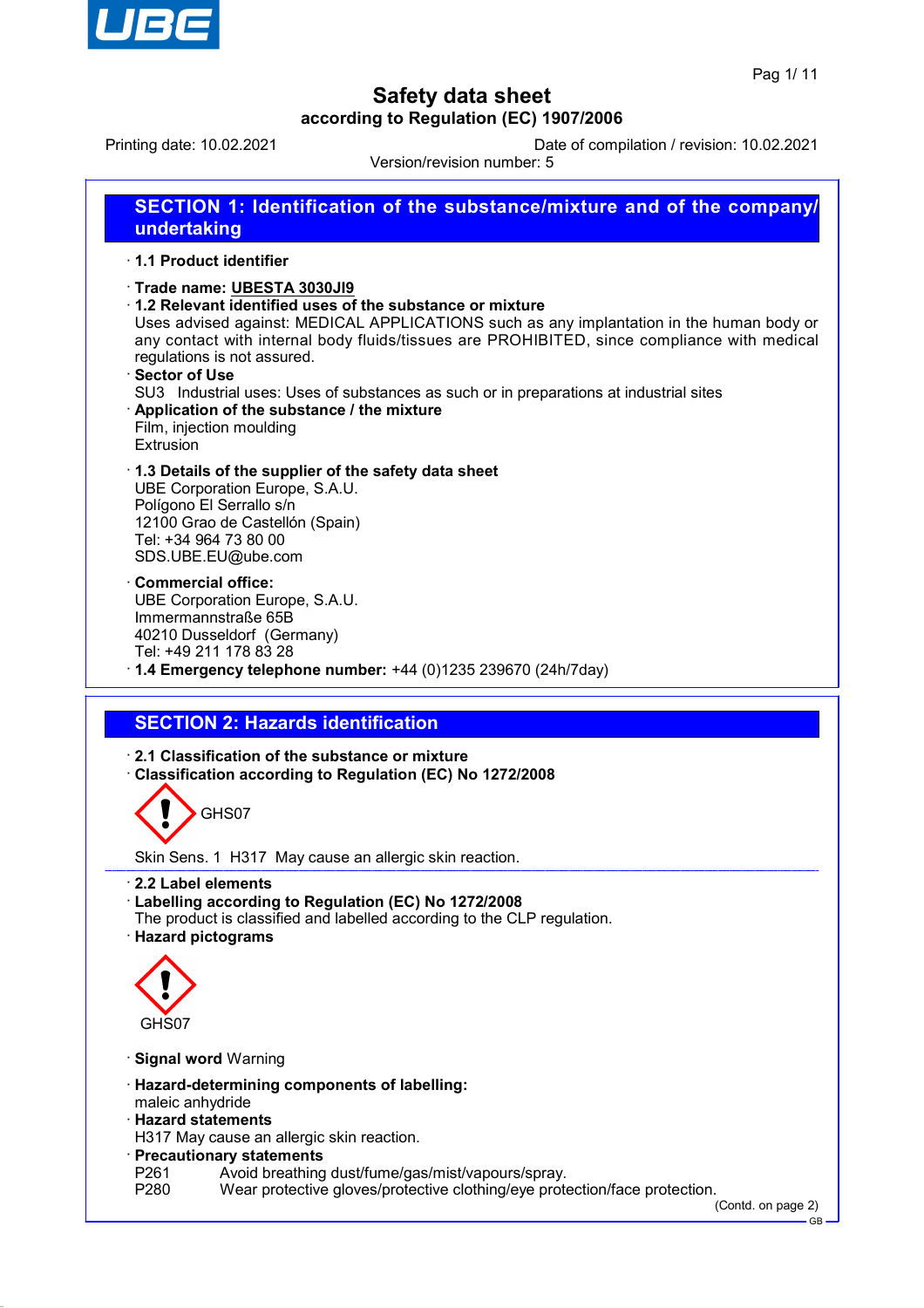

Printing date: 10.02.2021 Date of compilation / revision: 10.02.2021

Version/revision number: 5

**Trade name: UBESTA 3030JI9**

P272 Contaminated work clothing should not be allowed out of the workplace.

P333+P313 If skin irritation or rash occurs: Get medical advice/attention.

P302+P352 IF ON SKIN: Wash with plenty of water.

P501 Dispose of contents/container in accordance with local/regional/national/international regulations.

· **2.3 Other hazards**

· **Results of PBT and vPvB assessment**

· **PBT:** Not applicable.

· **vPvB:** Not applicable.

## **SECTION 3: Composition/information on ingredients**

### · **3.2 Chemical characterisation: Mixtures**

· **Description:** Mixture: consisting of the following components.

| Dangerous components:                               |                                                        |           |
|-----------------------------------------------------|--------------------------------------------------------|-----------|
| CAS: 3622-84-2                                      | N-butylbenzenesulphonamide (BBSA)                      | < 10%     |
| EINECS: 222-823-6<br>Reg.nr.: 01-2119486780-29-0000 | Aquatic Chronic 3, H412                                |           |
| CAS: 108-31-6                                       | maleic anhydride                                       | $< 0.1\%$ |
| EINECS: 203-571-6                                   | <b>Example 20 Resp. Sens. 1, H334; STOT RE 1, H372</b> |           |
| Reg.nr.: 01-2119472428-31-XXXX                      | Skin Corr. 1B, H314; Eye Dam. 1, H318                  |           |
|                                                     | Acute Tox. 4, H302; Acute Tox. 4, H332; Skin           |           |
|                                                     | Sens. 1A, H317                                         |           |
| · Non dangerous components                          |                                                        |           |
| 24937-16-4 Polyamide 12                             |                                                        | >85%      |

· **Additional information:** For the wording of the listed hazard phrases refer to section 16.

## **SECTION 4: First aid measures**

| 4.1 Description of first aid measures                                                          |
|------------------------------------------------------------------------------------------------|
| · General information:                                                                         |
| Take affected persons out into the fresh air.                                                  |
| Seek medical treatment.                                                                        |
| Immediately remove any clothing soiled by the product.                                         |
| · After inhalation:                                                                            |
| If exposed to vapors from heating and molding material, remove to fresh air.                   |
| If symptoms, coughing and discomfort in nose and throat remain, get medical attention.         |
| Supply fresh air and to be sure call for a doctor.                                             |
| In case of unconsciousness place patient stably in side position for transportation.           |
| · After skin contact:                                                                          |
| If redness, itching or burning sensation develops, get medical attention.                      |
| After contact with the molten product, cool rapidly with cold water.                           |
| Do not pull solidified product off the skin.                                                   |
| Seek medical treatment.                                                                        |
| Immediately wash with water and soap and rinse thoroughly.                                     |
| · After eye contact:                                                                           |
| Immediately flush exposed area with copious amounts of water for at least 15 minutes.          |
| If redness, itching or burning sensation develops, do not rub eyes and immediately get medical |
| attention.                                                                                     |
| · After swallowing:                                                                            |
| Rinse out mouth and then drink plenty of water.                                                |
| $\sim$ $\sim$                                                                                  |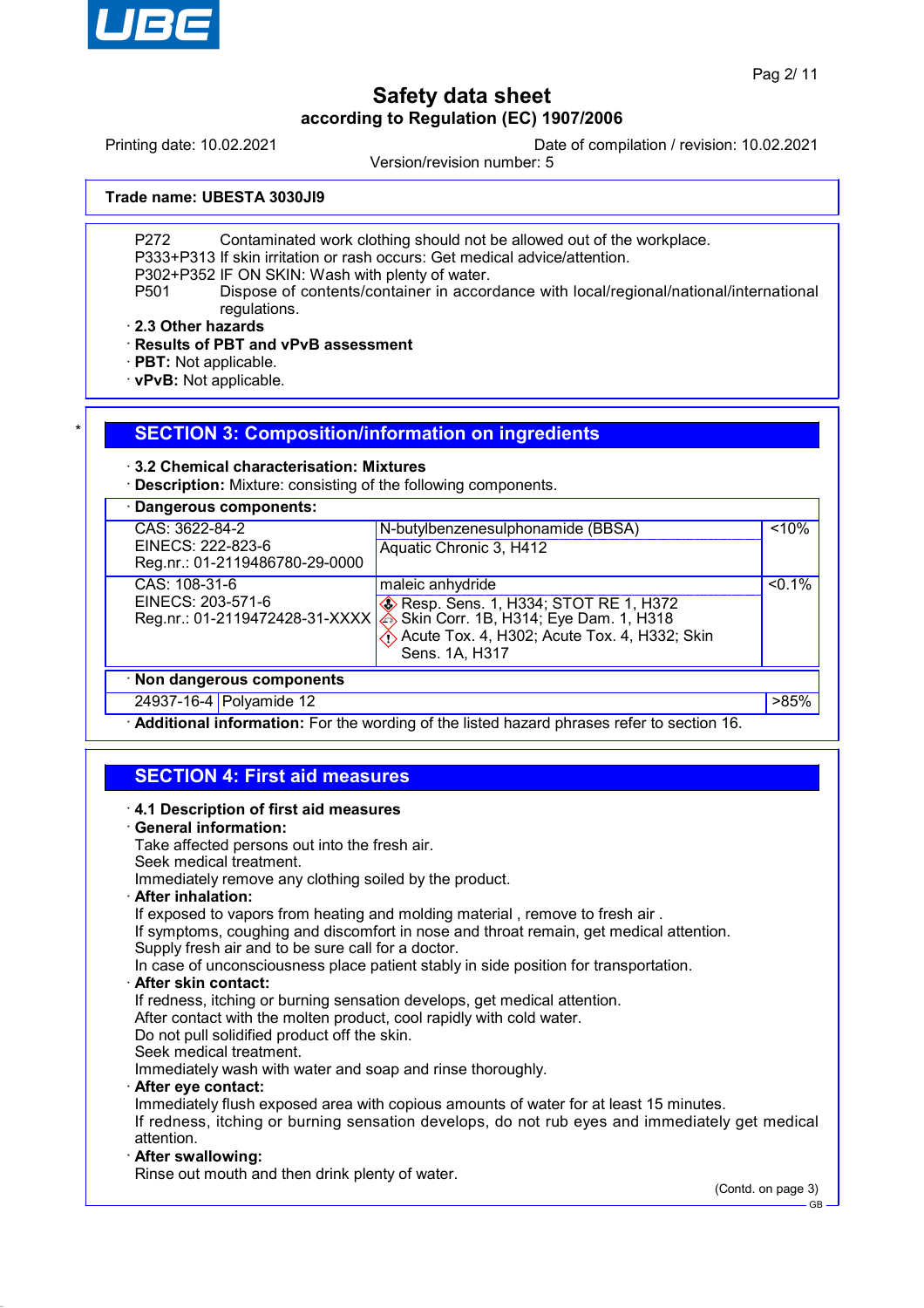

Printing date: 10.02.2021 Date of compilation / revision: 10.02.2021

Version/revision number: 5

**Trade name: UBESTA 3030JI9**

- Do not induce vomiting; call for medical help immediately.
- · **4.2 Most important symptoms and effects, both acute and delayed** At molten state, expected to cause burns to skin.
- Irreversible dermatitis will occur if you do not wash affected skin immediately and thoroughly.
- · **4.3 Indication of any immediate medical attention and special treatment needed** Treatment: Treat according to symptoms (decontamination, vital functions), no known specific antidote.

## **SECTION 5: Firefighting measures**

- · **5.1 Extinguishing media**
- · **Suitable extinguishing agents: Water** Fire-extinguishing powder Carbon dioxide
- Use fire extinguishing methods suitable to surrounding conditions.
- · **For safety reasons unsuitable extinguishing agents:** Not known
- · **5.2 Special hazards arising from the substance or mixture** In case of fire, the following can be released: Carbon monoxide (CO) Carbon Dioxide (CO2) Under certain fire conditions, traces of other toxic gases cannot be excluded, e.g.: Maleic anhydride Hydrogen cyanide (HCN) Ammonia (NH3) · **5.3 Advice for firefighters**
- · **Protective equipment:** Firefighters should wear appropriate protective equipment Wear self-contained respiratory protective device. · **Additional information** Cool endangered receptacles with water spray.

## **SECTION 6: Accidental release measures**

· **6.1 Personal precautions, protective equipment and emergency procedures** Stop leak if you can do so without risk Remove combustible materials Ensure adequate ventilation Use personal protective equipment as indicated in paragraph 8 · **6.2 Environmental precautions:** Do not allow to enter sewers/ surface or ground water. · **6.3 Methods and material for containment and cleaning up:** Sweep up to prevent slipping on polymer pellets Send for recovery or disposal in suitable receptacles. Dispose contaminated material as waste according to item 13. · **6.4 Reference to other sections** See Section 7 for information on safe handling. See Section 8 for information on personal protection equipment. See Section 13 for disposal information.

(Contd. on page 4)

GB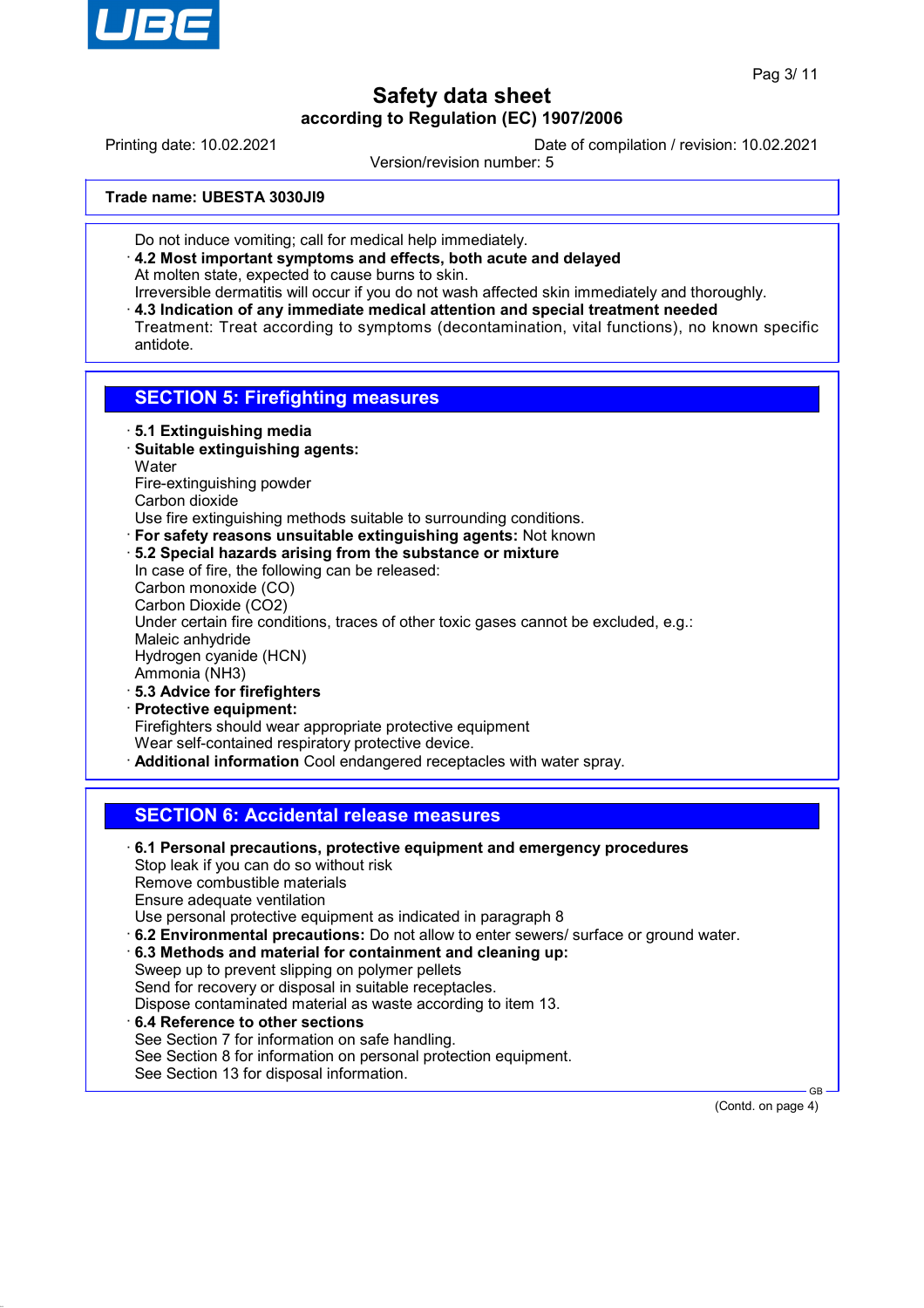

Printing date: 10.02.2021 Date of compilation / revision: 10.02.2021

Version/revision number: 5

**Trade name: UBESTA 3030JI9**

## **SECTION 7: Handling and storage**

· **7.1 Precautions for safe handling** Keep away from foodstuffs, beverages and feed. Do not eat, drink, smoke or sniff while working. Immediately remove all soiled and contaminated clothing Wash hands before breaks and at the end of work. Melted state: Avoid skin contact with the liquefied material. Avoid breathing dust/fume/vapours. · **Information about fire - and explosion protection:** Protect against electrostatic charges. · **7.2 Conditions for safe storage, including any incompatibilities** · **Storage:** · **Requirements to be met by storerooms and receptacles:** Store in cool, dry conditions in well sealed receptacles. · **Information about storage in one common storage facility:** Not required. · **Further information about storage conditions:** Protect from heat and direct sunlight. · **7.3 Specific end use(s)** No further relevant information available. See item 1.2 **SECTION 8: Exposure controls/personal protection** · **Additional information about design of technical facilities:** Adequate ventilation should be maintained at handing. Additionally, local exhaust ventilation recommended at melting process. · **8.1 Control parameters** · **Ingredients with limit values that require monitoring at the workplace: 108-31-6 maleic anhydride** WEL (Great Britain) Short-term value: 3 mg/m<sup>3</sup> Long-term value: 1 mg/m<sup>3</sup> Sen · **DNEL (workers) 3622-84-2 N-butylbenzenesulphonamide (BBSA)** Inhalative DNEL (Long-term exposure – systemic effects) 2.5 mg/m3 · **DNEL (general population) 3622-84-2 N-butylbenzenesulphonamide (BBSA)** Oral DNEL(Systemic effects-Long-term) 0.26 mg/Kg bw/day Inhalative DNEL (Systemic effects-Long-term exposure) 0.45 mg/m<sup>3</sup> · **PNECs 3622-84-2 N-butylbenzenesulphonamide (BBSA)** PNEC(fresh water) 0.037 mg/L PNEC (marine water) 0.0037 mg/L PNEC (intermittent release) | 0.37 mg/L PNEC (soil)  $\vert$  0.091 mg/kg d.w PNEC (STP) 60 mg/L PNEC (Sediment (freshwater)) 0.563 mg/Kg sed

(Contd. on page 5)

GB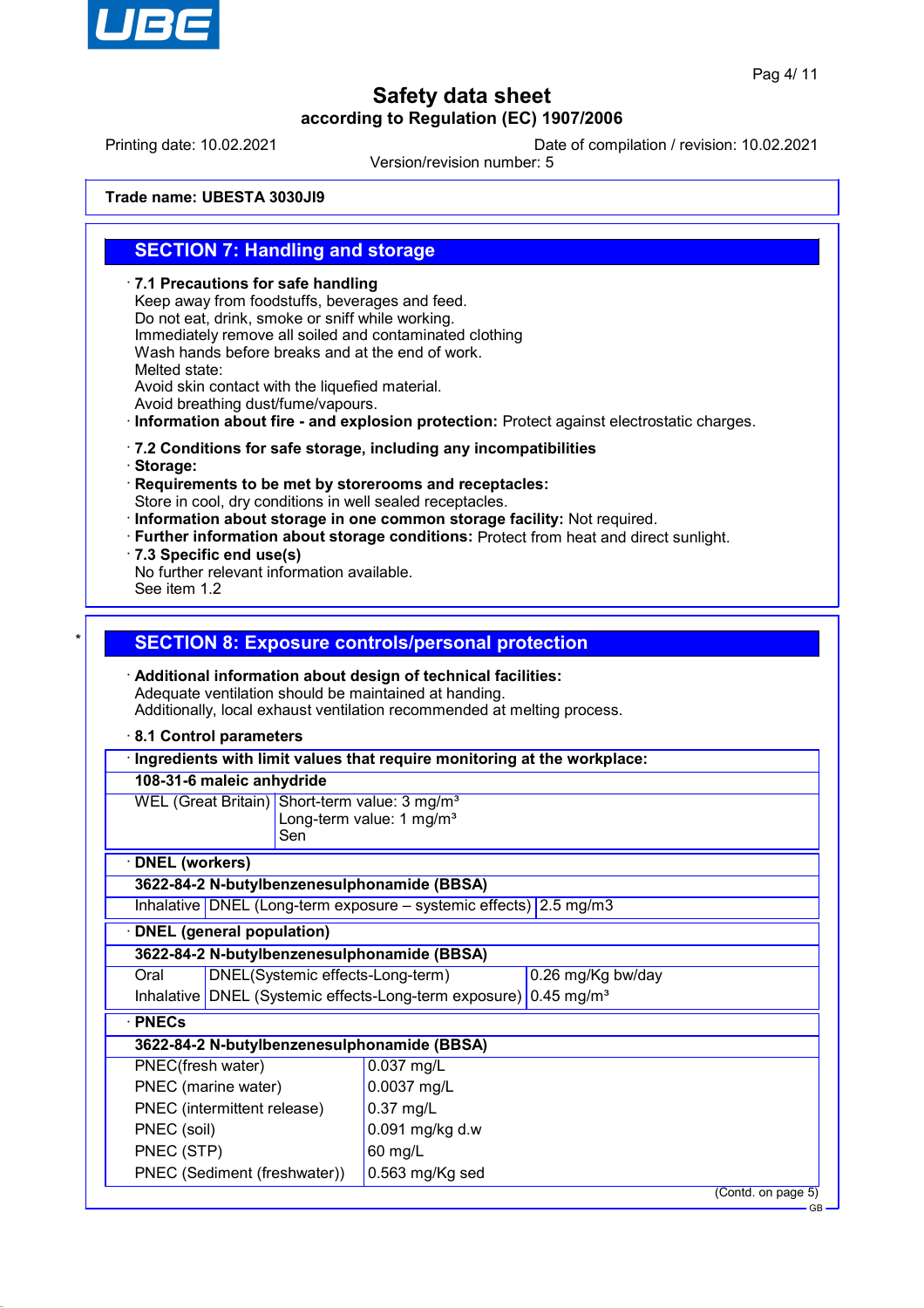

Printing date: 10.02.2021 Date of compilation / revision: 10.02.2021

Version/revision number: 5

**Trade name: UBESTA 3030JI9**

PNEC (sediment (marine water)) 0.056 mg/kg sed

· **Additional information:** The lists valid during the making were used as basis.

· **8.2 Exposure controls**

· **Personal protective equipment:**

· **General protective and hygienic measures:**

Immediately remove all soiled and contaminated clothing Wash hands before breaks and at the end of work.

In accordance with Directive 89/686/EEC on personal protective equipment

The usual precautionary measures are to be adhered to when handling chemicals.

### · **Respiratory protection:**

Not necessary if room is well-ventilated.

Unnecessary under normal processing

Use suitable respiratory protective device in case of insufficient ventilation.

Filter A/P2 In case of brief exposure or low pollution use respiratory filter device. In case of intensive or longer exposure use self-contained respiratory protective device.

· **Protection of hands:**

Use protective gloves according to EN 374

Molten state:

At treating hot polymer or molding process, heat resistant gloves should be required.



Protective gloves

Heat protection gloves

The glove material has to be impermeable and resistant to the product/ the substance/ the preparation.

Selection of the glove material on consideration of the penetration times, rates of diffusion and the degradation

### · **Material of gloves**

Butyl rubber, BR

Recommended thickness of the material:  $\geq 1.5$  mm

Break time: >480 min

The selection of the suitable gloves does not only depend on the material, but also on further marks of quality and varies from manufacturer to manufacturer.

· **Eye protection:**



Safety glasses with side-shields (frame goggles) (e.g. EN 166)

Safety goggles should be worn. At treating hot polymer or molten polymer, face shield should be recommended.

Skin and body protection: Protective work clothing

Molten state:

Heat-resistant protective clothing

- Limitation and supervision of exposure into the environment
- Prevent the material from spreading into the environment.

 GB (Contd. on page 6)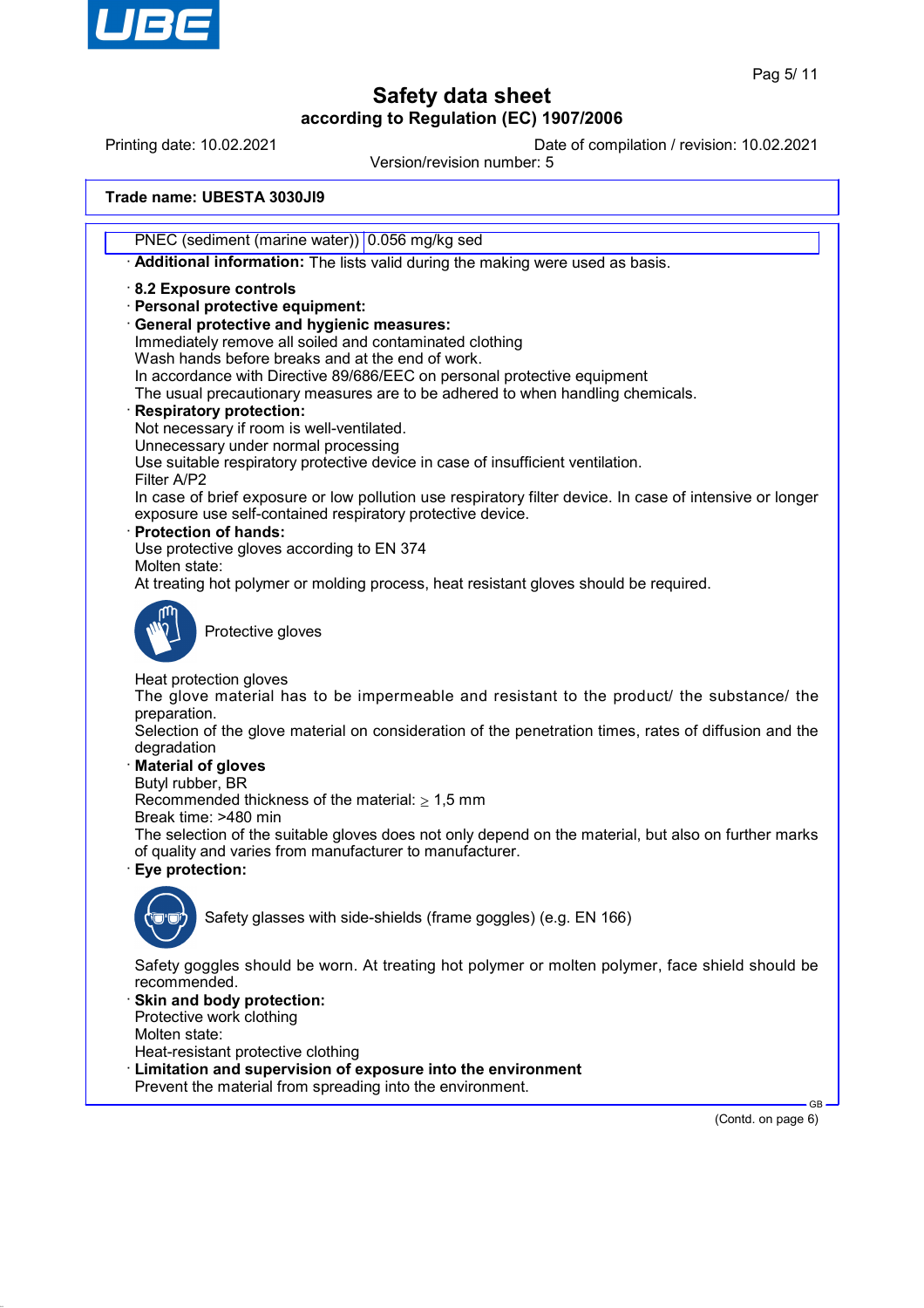

Printing date: 10.02.2021 Date of compilation / revision: 10.02.2021

Version/revision number: 5

**Trade name: UBESTA 3030JI9**

| <b>SECTION 9: Physical and chemical properties</b>                                                      |                                                                                                                                      |  |  |  |
|---------------------------------------------------------------------------------------------------------|--------------------------------------------------------------------------------------------------------------------------------------|--|--|--|
| 9.1 Information on basic physical and chemical properties<br><b>General Information</b>                 |                                                                                                                                      |  |  |  |
| · Appearance:<br>Form:<br>Colour:<br>Odour:<br><b>Odour threshold:</b>                                  | <b>Pellets</b><br>White<br>Light<br>Not applicable                                                                                   |  |  |  |
| · pH-value:                                                                                             | 7.5-8.5 (BBSA)<br>Not applicable because it is a solid mixture                                                                       |  |  |  |
| Change in condition<br><b>Melting point/freezing point:</b><br>Initial boiling point and boiling range: | $-30$ °C (BBSA)<br>Not determined for mixture.<br>314 °C (a 1013 hPa (BBSA))                                                         |  |  |  |
| · Flash point:                                                                                          | >200 °C (Closed cup (BBSA))                                                                                                          |  |  |  |
| · Flammability (solid, gas):                                                                            | Product is not flammable<br><b>BBSA:</b><br>Product is not flammable.                                                                |  |  |  |
| · Ignition temperature                                                                                  | Not determined for mixture.                                                                                                          |  |  |  |
| Decomposition temperature:                                                                              | Not determined for mixture.                                                                                                          |  |  |  |
| · Auto-ignition temperature:                                                                            | Not determined for mixture.<br><b>BBSA:</b><br>No exam necessary because the flash point goes<br>above 200 °C.                       |  |  |  |
| <b>Explosive properties:</b>                                                                            | Product does not present an explosion hazard.                                                                                        |  |  |  |
| <b>Explosion limits:</b><br>Lower:<br>Upper:<br><b>Oxidising properties</b>                             | Product does not present an explosion hazard.<br>Product does not present an explosion hazard.<br>Not oxidising. (BBSA)              |  |  |  |
| Vapour pressure at 20 °C:                                                                               | 0.0397 mPa (BBSA)                                                                                                                    |  |  |  |
| · Density:<br>Relative density at 20 °C                                                                 | $1.15$ g/cm <sup>3</sup> (BBSA)<br>Not determined for mixture.                                                                       |  |  |  |
| <b>Vapour density</b><br><b>Evaporation rate</b>                                                        | Not applicable because it is a solid mixture<br>Not applicable because it is a solid mixture                                         |  |  |  |
| · Solubility in / Miscibility with<br>water:                                                            | Not miscible or difficult to mix.                                                                                                    |  |  |  |
| Partition coefficient: n-octanol/water at 20 °C: 2.05 log POW (BBSA)                                    |                                                                                                                                      |  |  |  |
| · Viscosity:<br>Dynamic at 20 °C:<br>Kinematic:<br>· 9.2 Other information<br>$\cdot$ Molecular mass    | 180 mPas (BBSA)<br>Not applicable because it is a solid mixture<br>No further relevant information available.<br>(BBSA): 213,3 g/mol |  |  |  |

(Contd. on page 7)

GB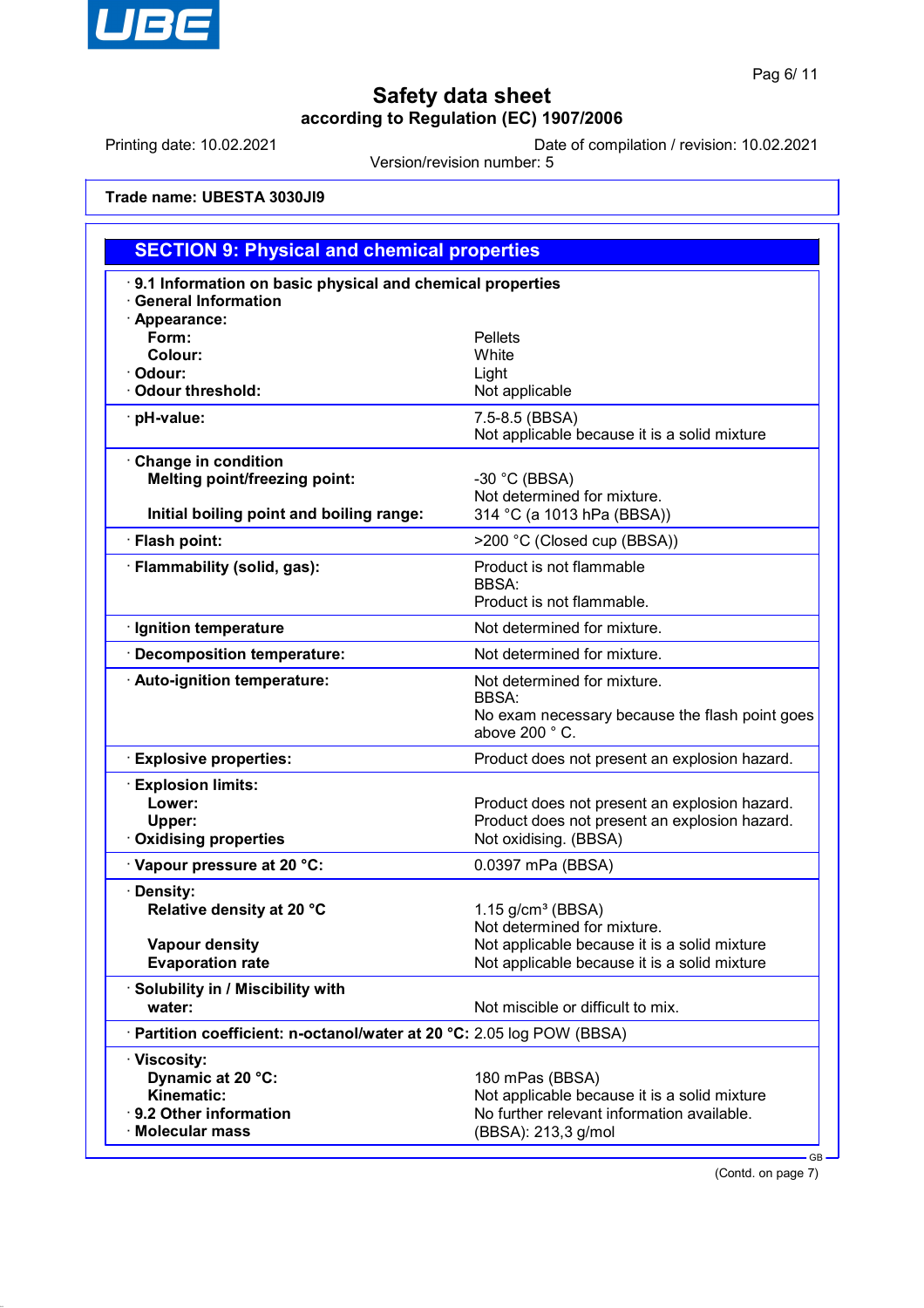

Printing date: 10.02.2021 Date of compilation / revision: 10.02.2021

Version/revision number: 5

**Trade name: UBESTA 3030JI9**

## **SECTION 10: Stability and reactivity**

- · **10.1 Reactivity**
- As BBSA: Thermal decomposition can lead to the escape of irritating gases and vapours.
- · **10.2 Chemical stability** The product is stable if stored and handled as prescribed/indicated
- · **Thermal decomposition / conditions to be avoided:**
- Stable at environment temperature.

No decomposition if used and stored according to specifications.

- · **10.3 Possibility of hazardous reactions** No dangerous reactions known.
- · **10.4 Conditions to avoid** Avoid heat, flames, sparks and other sources of ignition.
- Avoid high temperature
- · **10.5 Incompatible materials:** Oxidizing agents, acids, bases and reactive agents.
- · **10.6 Hazardous decomposition products:**
- Carbon monoxide
- Carbon dioxide

Hydrogen cyanide (prussic acid)

- Ammonia
- · **Additional information:**

As BBSA: On burning: release of toxic and corrosive gases/vapours (sulphur oxides).

## **SECTION 11: Toxicological information**

### · **11.1 Information on toxicological effects**

· **Acute toxicity** Based on available data, the classification criteria are not met.

# · **LD/LC50 values relevant for classification:**

**3622-84-2 N-butylbenzenesulphonamide (BBSA)**

| Oral | LD <sub>50</sub> | $\vert$ 2,070 mg/kg (rat)                        |
|------|------------------|--------------------------------------------------|
|      | .                | $\sim$ $\sim$ $\sim$ $\sim$ $\sim$ $\sim$ $\sim$ |

Dermal LD50 >2,000 mg/kg (rat) Inhalative  $|$  LC50/4 h  $|$  >4.066 mg/l (rat)

## **108-31-6 maleic anhydride**

| Oral            | LD50 | $1,090$ mg/kg (rat)                    |
|-----------------|------|----------------------------------------|
| Dermal $ LD50 $ |      | $2,620$ mg/kg (rabbit)                 |
|                 |      | Inhalative LC50/4 h $>4.35$ mg/l (rat) |

### · **Primary irritant effect:**

· **Skin corrosion/irritation** Mixture: Based on available data, the classification criteria are not met. Components: BBSA: Not classified with the available data. Maleic Anhydride: Species: rabbit Result: corrosive · **Serious eye damage/irritation** Mixture: Based on available data, the classification criteria are not met. Components: BBSA: Not classified with the available data. Maleic Anhydride:

(Contd. on page 8)

GB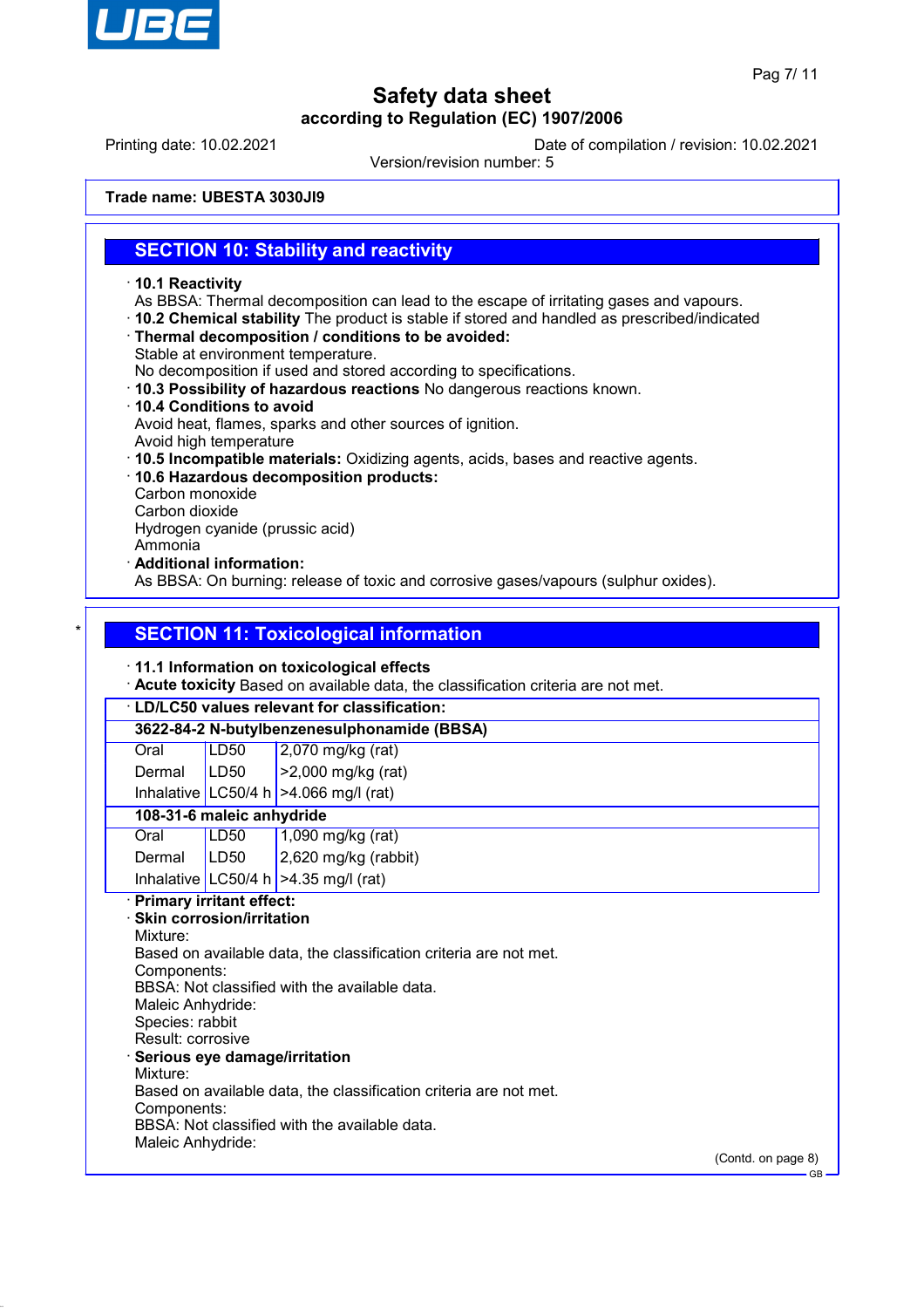

Printing date: 10.02.2021 Date of compilation / revision: 10.02.2021

Version/revision number: 5

**Trade name: UBESTA 3030JI9**

Species: rabbit Result: corrosive · **Respiratory or skin sensitisation** May cause an allergic skin reaction. · **Repeated dose toxicity** Components: Maleic Anhydride: Route of exposure: inhalation Target organs: respiratory system Assessment: The substance is classified as specific target organ toxicant, repeated exposure, category 1. **3622-84-2 N-butylbenzenesulphonamide (BBSA)** Oral NOEL 52 mg/kg (rat female) (90 dias) 52 mg/kg (rat male) (90 dias) Dermal NOAEL >1,000 mg/kg bw/day (rat) (28 dias) **CMR effects (carcinogenity, mutagenicity and toxicity for reproduction)** · **Germ cell mutagenicity** Based on available data, the classification criteria are not met. · **Carcinogenicity** Based on available data, the classification criteria are not met. · **Reproductive toxicity** Based on available data, the classification criteria are not met. · **STOT-single exposure** Based on available data, the classification criteria are not met. · **STOT-repeated exposure** Based on available data, the classification criteria are not met. · **Aspiration hazard** Based on available data, the classification criteria are not met. **SECTION 12: Ecological information** · **12.1 Toxicity** · **Aquatic toxicity:** Mixture: No further relevant information available. Components: BBSA: Harmful to aquatic organisms with long lasting effects. **3622-84-2 N-butylbenzenesulphonamide (BBSA)** EC50(72h) 49 mg/L (Selenastrum capricornutum) LC50 (96 h)  $|>$ 38 mg/l (Danio rerio) EC50 (48 h) 56 mg/l (daphnia magna) **108-31-6 maleic anhydride** NOEC(21d) 10 mg/L (daphnia magna) EC50(72h) 74.35 mg/L (Pseudokirchnerella subcapitata) EC50 77 mg/l /21d (daphnia magna) LC50 (96 h) 75 mg/l (Oncorhynchus mykiss) EC50 (48 h)  $|42.81 \text{ mg/}$  (daphnia magna) · **12.2 Persistence and degradability** Mixture: No further relevant information available. Components: BBSA: Not easily biodegradable Maleic Anhydride:

> (Contd. on page 9) GB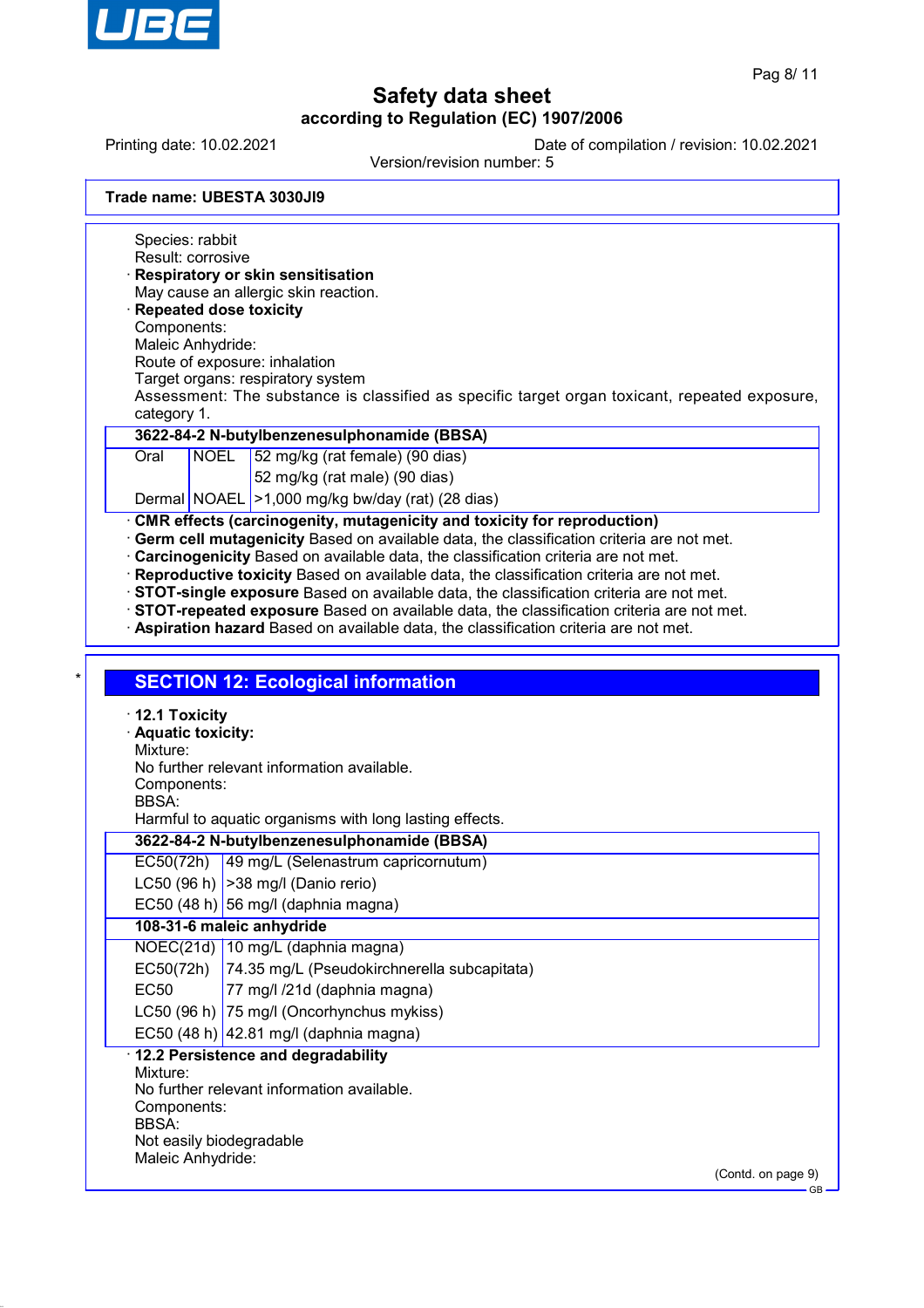

GB

# **Safety data sheet according to Regulation (EC) 1907/2006**

Printing date: 10.02.2021 Date of compilation / revision: 10.02.2021

Version/revision number: 5

**Trade name: UBESTA 3030JI9**

Easily biodegradable: 93%. After 11 days.

· **12.3 Bioaccumulative potential**

Mixture:

No further relevant information available.

Components:

BBSA: log Pow=2.01 (20-25ºC) No indication of bio-accumulation potential Maleic Anhydride: Low potential based on the log Kow

log Pow:-2.61 (20 ºC)

· **12.4 Mobility in soil** No further relevant information available.

- · **12.5 Results of PBT and vPvB assessment**
- · **PBT:** Not applicable.
- · **vPvB:** Not applicable.

· **12.6 Other adverse effects** No further relevant information available.

## **SECTION 13: Disposal considerations**

### · **13.1 Waste treatment methods**

· **Recommendation**

Chemical residues generally count as special waste

Must not be disposed together with household garbage. Do not allow product to reach sewage system.

Disposal must be made according to official regulations.

### · **Uncleaned packaging:**

· **Recommendation:**

Packaging may contain residues of the product and should be treated accordingly. Disposal must be made according to official regulations.

| <b>SECTION 14: Transport information</b>     |                 |                     |
|----------------------------------------------|-----------------|---------------------|
| $\cdot$ 14.1 UN-Number<br>· ADR, IMDG, IATA  |                 |                     |
|                                              | Not applicable  |                     |
| 14.2 UN proper shipping name                 |                 |                     |
| $\cdot$ ADR                                  | Not applicable  |                     |
| · IMDG, IATA                                 | Not applicable  |                     |
| 14.3 Transport hazard class(es)              |                 |                     |
| · ADR, ADN, IMDG, IATA                       |                 |                     |
| · Class                                      | Not applicable  |                     |
| ⋅ 14.4 Packing group                         |                 |                     |
| · ADR, IMDG, IATA                            | Not applicable  |                     |
| 14.5 Environmental hazards:                  |                 |                     |
| · Marine pollutant:                          | No.             |                     |
| 14.6 Special precautions for user            | Not applicable. |                     |
| 14.7 Transport in bulk according to Annex II |                 |                     |
| of Marpol and the IBC Code                   | Not applicable. |                     |
|                                              |                 | (Contd. on page 10) |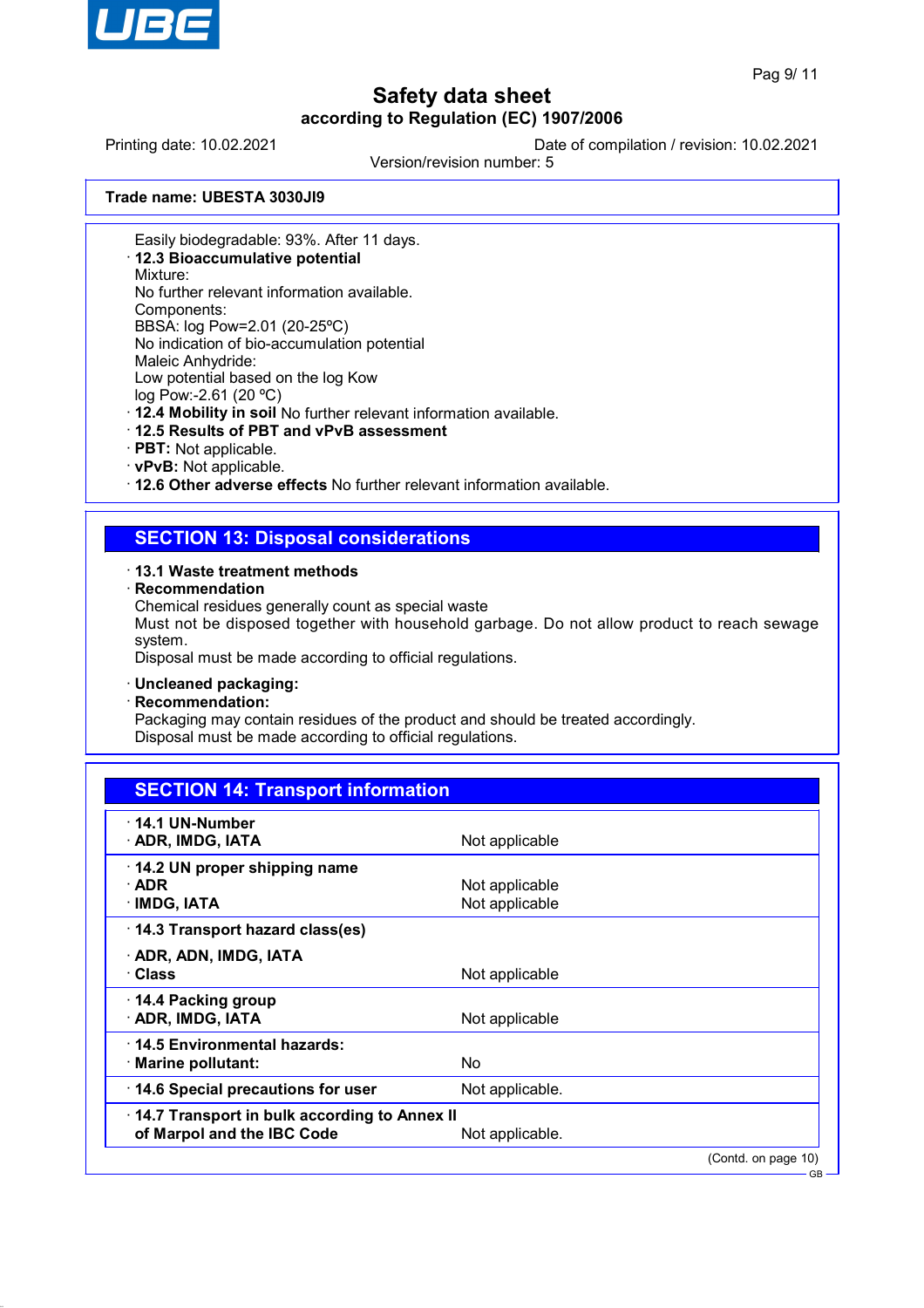

Printing date: 10.02.2021 Date of compilation / revision: 10.02.2021

Version/revision number: 5

**Trade name: UBESTA 3030JI9**

- · **Transport/Additional information:** Not classification assigned
- **UN "Model Regulation":** Not applicable

## **SECTION 15: Regulatory information**

- · **15.1 Safety, health and environmental regulations/legislation specific for the substance or mixture**
- · **Directive 2012/18/EU**
- · **Named dangerous substances ANNEX I** None of the ingredients is listed.
- · **15.2 Chemical safety assessment:**
- For the mixture:

A Chemical Safety Assessment has not been carried out.

## **SECTION 16: Other information**

This information is based on our present knowledge. However, this shall not constitute a guarantee for any specific product features and shall not establish a legally valid contractual relationship.

### · **Relevant phrases**

- H302 Harmful if swallowed.
- H314 Causes severe skin burns and eye damage.
- H317 May cause an allergic skin reaction.
- H318 Causes serious eye damage.
- H332 Harmful if inhaled.
- H334 May cause allergy or asthma symptoms or breathing difficulties if inhaled.
- H372 Causes damage to organs through prolonged or repeated exposure.
- H412 Harmful to aquatic life with long lasting effects.

### · **Training hints**

Specific training of workers to comply with the requirements specified in the Safety Data Sheet is required.

### · **Classification according to Regulation (EC) No 1272/2008**

-Physico-chemical hazards: the classification of the mixture has been done based on tests.

-Health hazards: the classification of the mixture has been done based on information of ingredients.

-Environment hazards: the classification of the mixture has been done based on information of ingredients.

- · **Department issuing SDS:** Product Liability group
- · **Contact:** Contact with business unit for any issue related to the safety data sheet
- · **Abbreviations and acronyms:**

ADR: Accord européen sur le transport des marchandises dangereuses par Route (European Agreement concerning the International Carriage of Dangerous Goods by Road) IMDG: International Maritime Code for Dangerous Goods

IATA: International Air Transport Association

GHS: Globally Harmonised System of Classification and Labelling of Chemicals

EINECS: European Inventory of Existing Commercial Chemical Substances

ELINCS: European List of Notified Chemical Substances

CAS: Chemical Abstracts Service (division of the American Chemical Society)

- DNEL: Derived No-Effect Level (REACH) PNEC: Predicted No-Effect Concentration (REACH)
- LC50: Lethal concentration, 50 percent
- LD50: Lethal dose, 50 percent
- PBT: Persistent, Bioaccumulative and Toxic
- vPvB: very Persistent and very Bioaccumulative
- Acute Tox. 4: Acute toxicity oral Category 4

(Contd. on page 11)